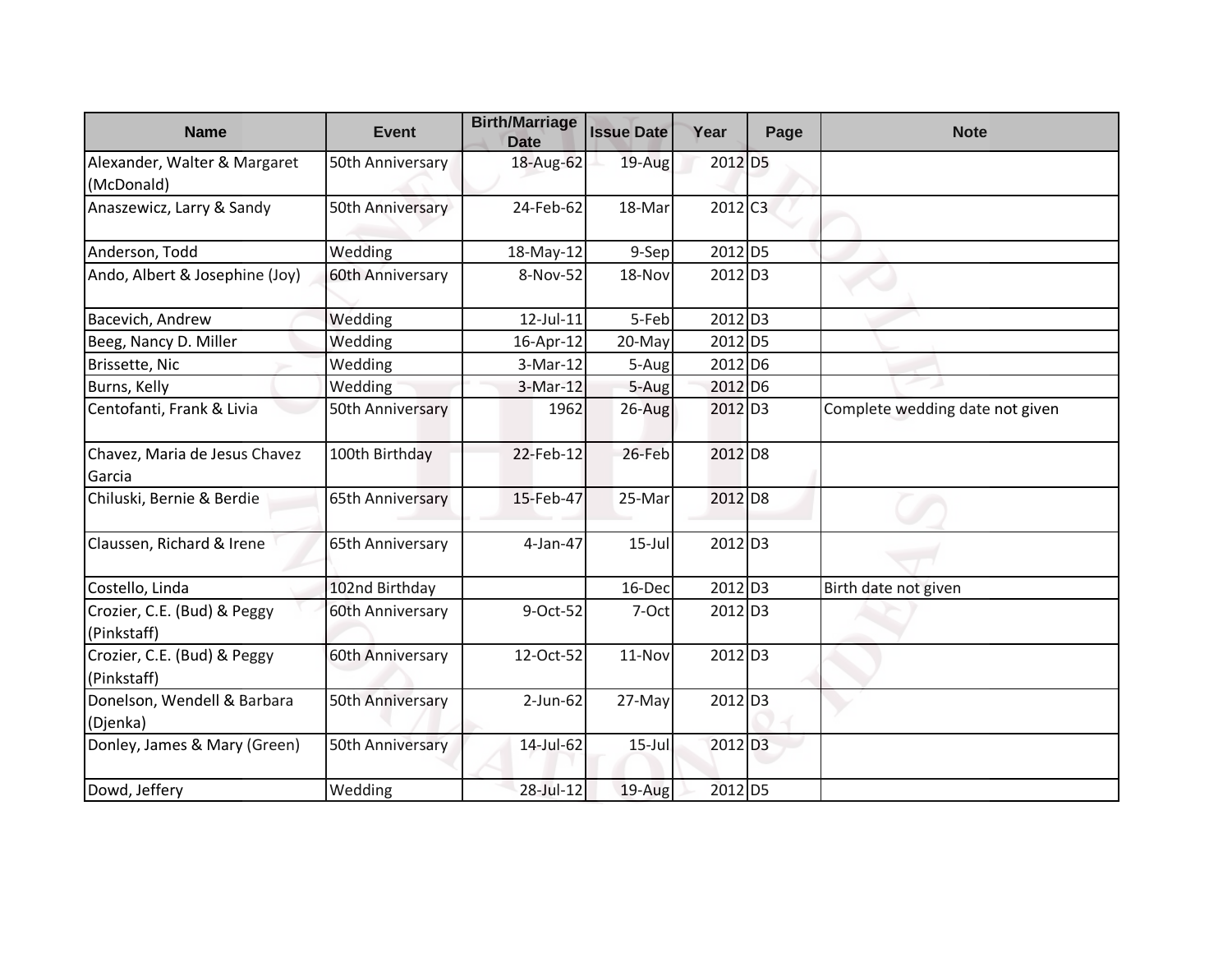| Drewniak, Henry & Margaret<br>(Kotyuk) | 60th Anniversary | 24-May-52 | $10$ -Jun | 2012 D5               |                        |
|----------------------------------------|------------------|-----------|-----------|-----------------------|------------------------|
| Driver, Don & Mary Ellen               | 65th Anniversary | 27-Jun-47 | $24$ -Jun | 2012 D5               |                        |
| Dumakowski, Jeff                       | Wedding          | 21-Apr-12 | 10-Jun    | 2012 D5               |                        |
| Eldridge, Richard K.                   | Wedding          | 16-Apr-12 | 20-May    | 2012 D5               |                        |
| Fill, James & Dorothy                  | 50th Anniversary | 15-Sep-62 | 16-Sep    | 2012 D3               |                        |
| Fodemski, Joe & Delores (Dee)          | 50th Anniversary | 23-Jun-62 | 17-Jun    | 2012 D3               |                        |
| Futrell, John & Lillian                | 60th Anniversary | 9-Feb-52  | $12$ -Feb | $2012$ D <sub>2</sub> |                        |
| Gajewski, Tom & Sue                    | 50th Anniversary |           | 5-Feb     | 2012 D <sub>3</sub>   | Wedding date not given |
| Gamez, Adam                            | Wedding          | 8-Sep-12  | 16-Dec    | 2012 D3               |                        |
| Garcia, Maria de Jesus Chavez          | 100th Birthday   | 22-Feb-12 | 26-Feb    | 2012 D8               |                        |
| Gehring, Elaine "Skip"                 | 85th Birthday    | 28-Feb-27 | 4-Mar     | 2012 C <sub>3</sub>   |                        |
| Gettig, Jerry & Cheryl (Bielak)        | 50th Anniversary | 8-Sep-62  | 4-Nov     | 2012 D3               |                        |
| Gilbert, Robert & Rose                 | 60th Anniversary | 22-Apr-52 | 22-Apr    | $2012$ D <sub>9</sub> |                        |
| Godfrey, Missy                         | Wedding          | 18-May-12 | 9-Sep     | 2012 D5               |                        |
| Gonzalez, Modesto                      | 85th Birthday    | 15-Jun-27 | $15$ -Jul | 2012 D3               |                        |
| Grasha, Rudy & Katherine               | 66th Anniversary |           | 16-Sep    | 2012 D3               | Wedding date not given |
| Hall, Miranda Beth                     | Wedding          | 14-Apr-12 | 5-Aug     | 2012 D6               |                        |
| Hanson, Harry & Beatrice               | 70th Anniversary | 24-Jan-42 | 22-Jan    | 2012 D8               |                        |
| Hardebeck, Tom & Carolyn               | 50th Anniversary | 11-Aug-62 | 26-Aug    | $2012$ D <sub>3</sub> |                        |
| Harper, Christopher                    | Wedding          | 22-Sep-12 | 25-Nov    | 2012 D3               |                        |
| Huskisson, Thelma                      | 90th Birthday    | 10-Jan-22 | 22-Jan    | 2012 D8               |                        |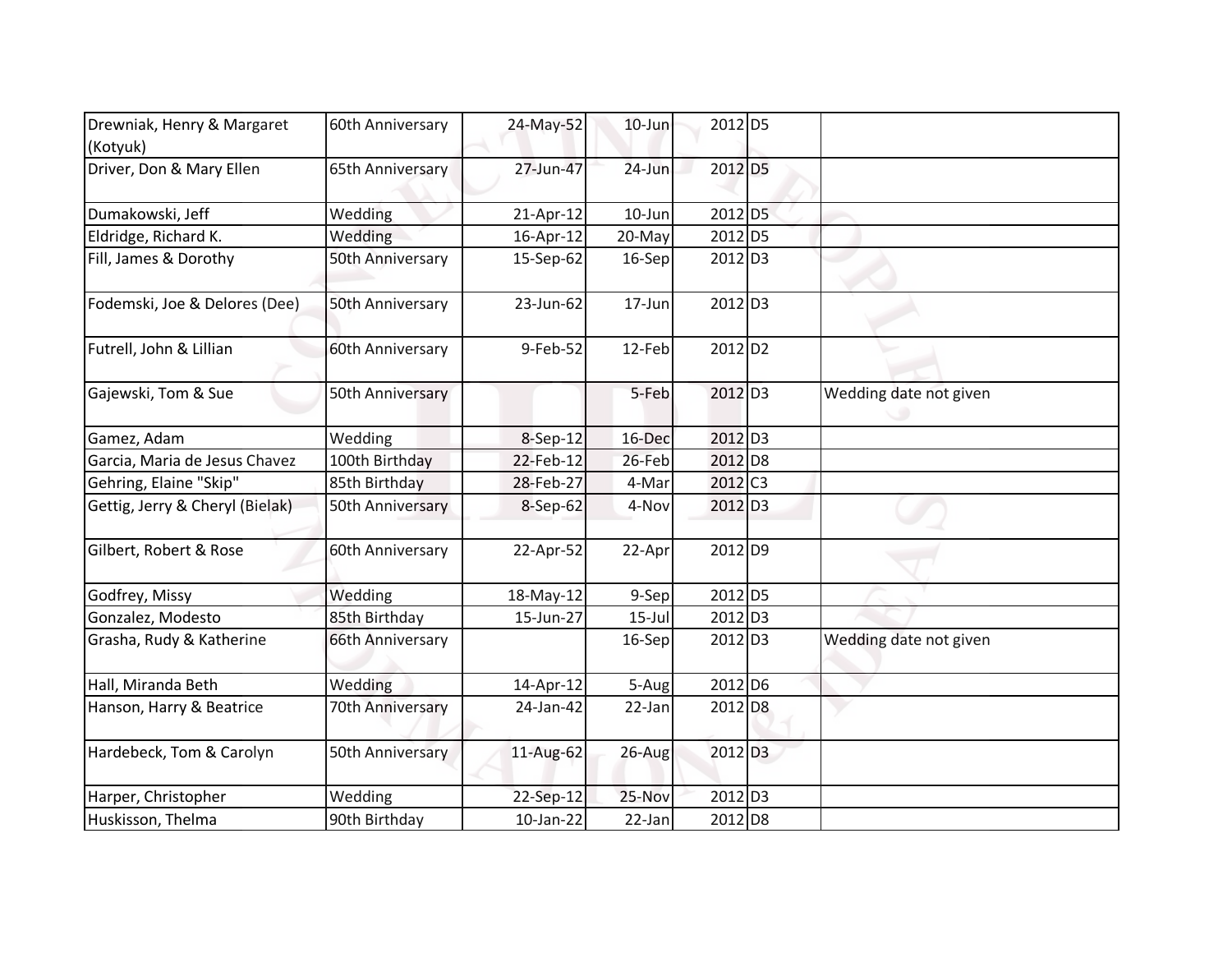| Kocon, Peter & Lottie                              | 70th Anniversary | 14-Feb-42   | 26-Feb    | 2012 D8               |                                                 |
|----------------------------------------------------|------------------|-------------|-----------|-----------------------|-------------------------------------------------|
| Kohut, Andrew Harrison                             | Wedding          | 14-Apr-12   | 5-Aug     | 2012 D6               |                                                 |
| Koselke, Kate Marie                                | Wedding          | 21-Apr-12   | 30-Sep    | 2012 D5               |                                                 |
| Krcelich, Waldemar & Leone                         | 60th Anniversary | 28-Jun-52   | 24-Jun    | 2012 D5               |                                                 |
| Krusa, Jeanne                                      | 90th Birthday    |             | 29-Jul    | 2012 D3               | Birth date not given; party on June 24,<br>2012 |
| Lackhouse, John E.                                 | Wedding          | 19-May-12   | 24-Jun    | 2012 D5               |                                                 |
| LaHayne, Elden V.                                  | 90th Birthday    | $2-May-22$  | 3-Jun     | $2012$ D <sub>3</sub> |                                                 |
| Lane, Reba                                         | 90th Birthday    | 13-Oct-22   | 14-Oct    | 2012 D3               |                                                 |
| Leelawong, Mindy                                   | Wedding          | 16-Mar-11   | 26-Feb    | 2012 D8               |                                                 |
| Loosemore, Kent & Pat                              | 55th Anniversary | 11-May-57   | 13-May    | 2012 D <sub>3</sub>   |                                                 |
| Lopez, Francisco R. & Elva M.<br>(Moreno)          | 50th Anniversary | 12-Aug-62   | 12-Aug    | 2012 D5               |                                                 |
| Lynch, Stephen Andrew                              | Wedding          | 7-Sep-12    | 9-Dec     | 2012 D <sub>3</sub>   |                                                 |
| Mackin, Dick & Sondra                              | 50th Anniversary | $6$ -May-62 | 6-May     | 2012 D3               |                                                 |
| Magrames, George J. & Marcella                     | 50th Anniversary | 28-Jul-62   | 4-Nov     | 2012 D3               |                                                 |
| Marovich, Bob & Diana                              | 50th Anniversary | 3-Feb-62    | $19$ -Feb | $2012$ D <sub>2</sub> |                                                 |
| Matura, John                                       | 90th Birthday    |             | 18-Mar    | $2012$ C <sub>3</sub> | Birth date not given                            |
| Mayernik, Stephen & Wilma<br>(Brew)                | 50th Anniversary | $1-Dec-62$  | 9-Dec     | 2012 D3               |                                                 |
| McGinley, Betty                                    | 80th Birthday    | 18-Mar-32   | 1-Apr     | 2012 D <sub>2</sub>   |                                                 |
| Meier, Hannelore                                   | Wedding          | 28-Jul-12   | 19-Aug    | 2012 D5               |                                                 |
| Mikolics, Louis & Dorothea<br>"Darlene" (Hamilton) | 57th Anniversary | 16-Apr-55   | 6-May     | 2012 D <sub>3</sub>   |                                                 |
| Modrak, William & Susan<br>(Konechni)              | 50th Anniversary | $2$ -Jun-62 | 3-Jun     | 2012 D3               |                                                 |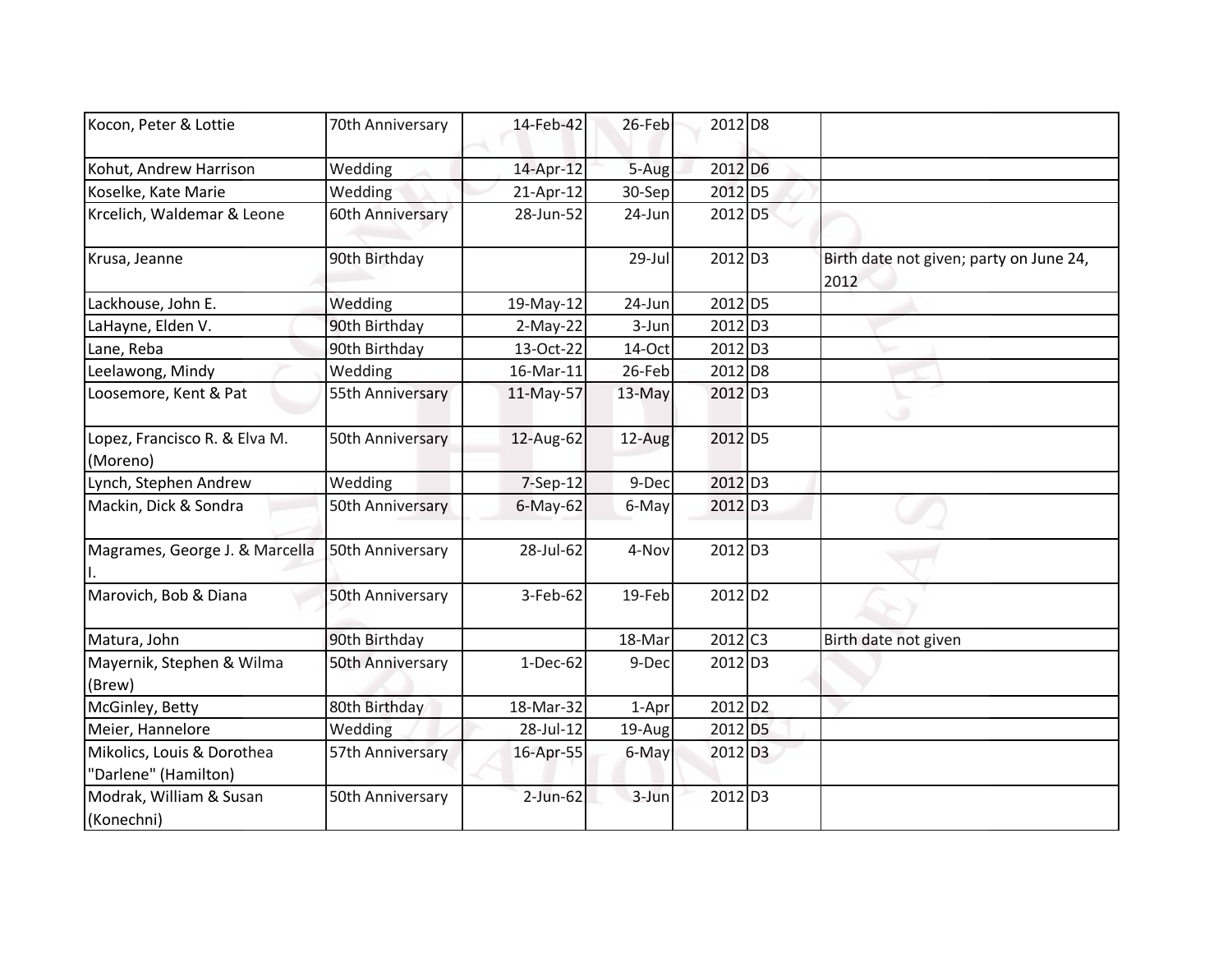| Mueller, Kristina Anne                  | Wedding          | 16-Jun-12 | $16-Sep$  | 2012 D <sub>3</sub>   |                                                          |
|-----------------------------------------|------------------|-----------|-----------|-----------------------|----------------------------------------------------------|
| Musielak, Paul Jonathan                 | Wedding          | 16-Jun-12 | 16-Sep    | 2012 D3               |                                                          |
| Nassif, Caroline Emil                   | Wedding          | 7-Sep-12  | 9-Dec     | $2012$ D <sub>3</sub> |                                                          |
| Nathanael Reynolds                      | Wedding          | 16-Mar-11 | 26-Feb    | 2012 D8               |                                                          |
| Neely, Jenna Dianne                     | Wedding          | 11-May-12 | 5-Aug     | 2012 D <sub>6</sub>   |                                                          |
| Nogosek, Anthony Cla                    | Wedding          | 11-May-12 | 5-Aug     | 2012 D <sub>6</sub>   |                                                          |
| Olthof, Fritz & Karen (Van<br>Zuidam)   | 50th Anniversary | 18-Aug-62 | 19-Aug    | 2012 D5               |                                                          |
| Otte, Andrew                            | Wedding          | 21-Nov-11 | 29-Jan    | 2012 D8               |                                                          |
| Palagyi, Ernest & Virginia              | 60th Anniversary | 27-Sep-52 | 30-Sep    | 2012 D5               |                                                          |
| Paquin, Alan & Mary (Wiechecki)         | 50th Anniversary | 1-Dec-62  | 11-Nov    | 2012 D <sub>3</sub>   |                                                          |
| Parker, Wade A. & Stephanie M.          | 30th Anniversary |           | 5-Aug     | 2012 D6               | Wedding date not given; vow renewal on<br>August 5, 2012 |
| Poort, Bryan Mathew                     | Wedding          | 21-Apr-12 | 30-Sep    | 2012 D5               |                                                          |
| Reyes, Fred & Freda                     | 50th Anniversary | 10-Feb-62 | 12-Feb    | $2012$ D <sub>2</sub> |                                                          |
| Rothenberg, Jerry & Marlene             | 50th Anniversary | 31-Dec-61 | $19$ -Feb | 2012 D <sub>2</sub>   |                                                          |
| Sales, Patricia                         | Wedding          | 22-Sep-12 | 25-Nov    | 2012 D3               |                                                          |
| Sienkowski, Stan & Laura<br>(Stalbrink) | 50th Anniversary | 15-Sep-62 | 16-Sep    | $2012$ D <sub>3</sub> |                                                          |
| Spear, Flora Belle (Anderson)           | 95th Birthday    | 7-Nov-17  | 11-Nov    | 2012 D3               |                                                          |
| Spurr, Norm & Betty                     | 60th Anniversary | 13-Sep-52 | 16-Sep    | 2012 D3               |                                                          |
| Stafford, Kassandra                     | Wedding          | 21-Nov-11 | 29-Jan    | 2012 D8               |                                                          |
| Sumara, Ted & Jacquelyn (Cary)          | 50th Anniversary | 28-Jul-62 | 29-Jul    | 2012 D <sub>3</sub>   |                                                          |
| Szakacs, John                           | 80th Birthday    |           | $10$ -Jun | $2012$ D <sub>5</sub> | Birth date not given                                     |
| Szeplakay, Frank                        | 90th Birthday    | 19-Jul-22 | 12-Aug    | 2012 D5               |                                                          |